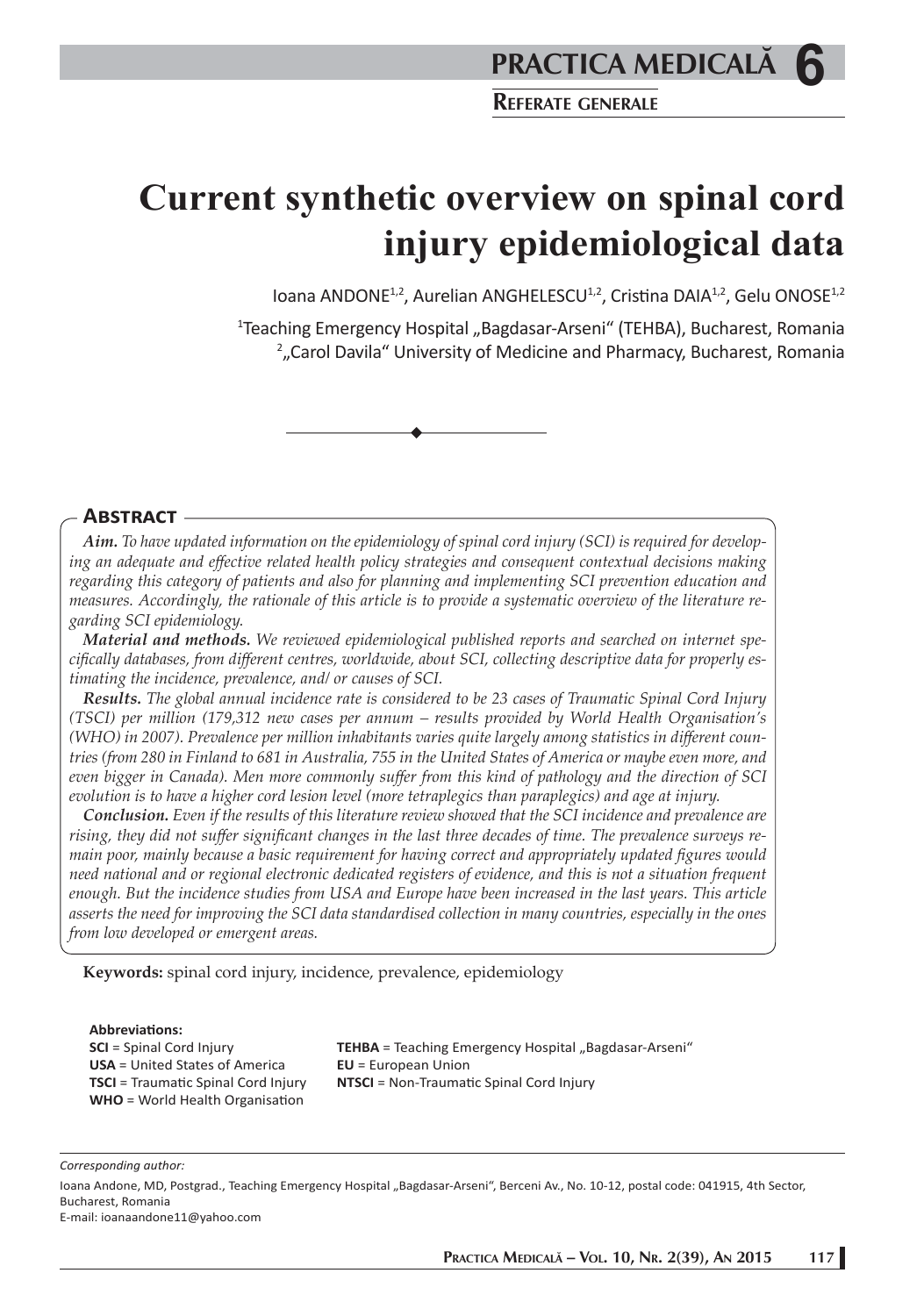### **INTRODUCTION**

Spinal cord injury (SCI) is a neurological condition that usually determine important loss of basic functions (mobility, sensitivity, micturition and/or defecation control etc) (1-4) being divided in two main types of lesion i.e. complete and incomplete and having often devastating lifelong sequels. The most common severe consequences of this condition are complete: tetraplegia and paraplegia.

Regarding epidemiology of SCI there are considerable research works in the last 40 years (5-8) but because their important limitations (in duration, not continuing in time, loss of information from state registries) the evaluation of international trustworthy SCI databases on incidence and (especially) prevalence became more difficult to be done. (9)

In a short digression, we emphasize that during 2006-2008, the Neuro-Rehabilitation Clinic Division of the Teaching Emergency Hospital "Bagdasar-Arseni" (TEHBA) led by Prof. G. Onose as Project Director, deployed and carried out an excellency scientific research project entitled "Initiation of a National Informatical Network for dynamic clustering of patients with Spinal Cord Injury, dedicated to improve their quality of life, by aiming the eficientisation of the specific medico-social services, in transition" (acronym: R.I.S.C.I. - Romanian Informatics on SCI).

Within this project there has been achieved also a partially automatically updating database, including by dynamic clustering. This intended national database could store information (secured, according to actual laws); yet, although including patented by the Romanian State Office for Inventions and Marks (registered No: RO 2011 00006  $-$  "Interactive integrated system for collecting and managing biomedical data dedicated to advanced patients' dispensary") this has still not been implemented, pending on approval from the Social Medical Insurance System. Consequently, although initiation of such a network  $-$  warmly encouraged by the Leadership of the International Spinal Cord Society (ISCoS) – through wide-spreading specific information, would hopefully contribute to improve knowledge on chronic post SCI patients' situations, we do not currently have an electronic register with such individuals. (10)

The damage of the spinal cord can be done by trauma or by other causes like: degenerative pathology, tumours, infections, multiple sclerosis, etc., and so, they can be split in two main categories: Traumatic Spinal Cord Injury (TSCI) and Non-Traumatic Spinal Cord Injury (NTSCI). From epidemiological point of view, the second group of such lesions, even if more frequently met, with higher incidence than TSCI, are less studied (possible because of the non-concordance on the definitions of NTSCI or what pathology should be covered by such diagnosis)  $(9)$ . Therefore, we will refer in this article particularly on TSCI.

## **STUDY DESIGN AND AIM**

Accordingly, in this work will be assessed a number of aspects regarding epidemiology (incidence, demographic aspects of these cases: age, gender, causes of injury, life expectancy, prevalence) of SCI based on a systematic review of the specific literature, in order to improve  $$ being necessary more effective ways  $-$  its prevention strategies and endeavours.

An important reason to quest and know the current incidence and prevalence of SCI is connected to the bio-psychological and socio-economical impact of such devastating conditions over time, especially related to their irreversible consequences. (11)

## **MATERIAL AND METHODS**

We have analyzed relevant epidemiological surveys on SCI using an extensive literature review (based on important published reports and internet sites of SCI organisations, Google Scholar, using a number of key words) in order to provide recent and specific descriptive information.

**Incidence** values may show SCI level of control, including based on a good or poor prevention strategy and achievements. (11) An international comparison survey from 1995, showed that prevalence studies are fewer than incidence ones regarding SCI (12) and the same situation persists nowadays.

In 2005 it could be estimated that all over the world were around 2.5 million SCI persons, with 130,000 and more, new cases reported each year. (13,14)

In 2007 the overall incidence rate, worldwide, was evaluated at 23 new cases of TSCI per million yearly (179312 cases per annum) with a regional distribution of: 40 in North America, 16 in Europe, 15 in Australia. Other regional data vary between 21-25 in Asia, between 19-25 in Latin America and 21-29 in Africa. (15)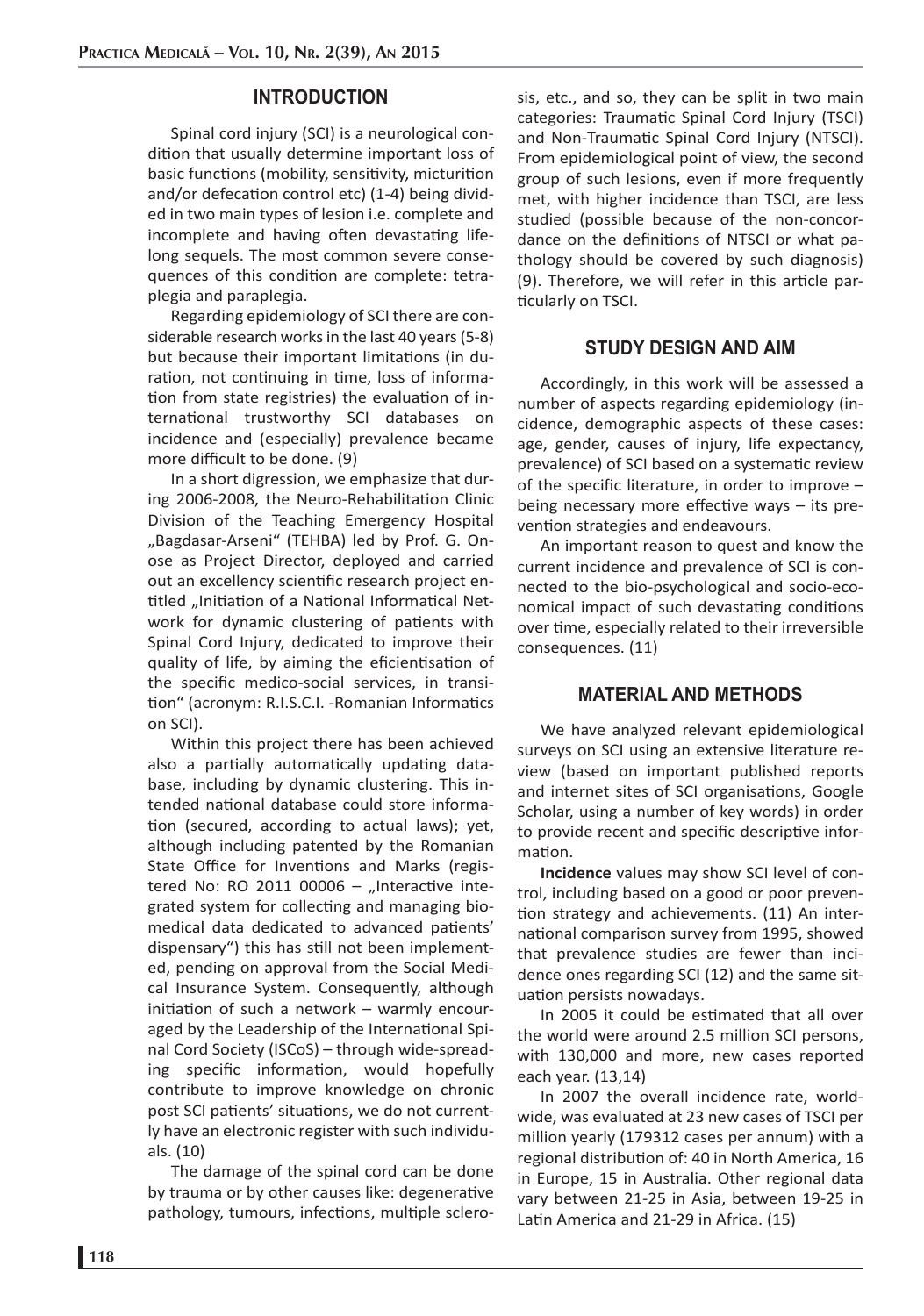Including in respect to SCI, the closest to reality and updated statistics are to be found in the United States of America (USA) – so, we will detail here some current information from this zone (16). Also, it must be mentioned that, for a period of more than ten years, 1990-2000's till 2010, probably because of some unsolved issues (lack of population basis etc), there have not been any valid incidence studies on SCI. (17)

As shown above, the actual SCI incidence in USA is included between 25 to 59 new cases per million population per year (18-22), with an average of 40, being almost 12,400 new cases in 2010. (23)

The overall assumption of SCI incidence in USA on the next decades is that this will be in continuous ascension from 13600 in 2020 to 17560 in 2050 (23) as it can be seen in Fig. 1.



*FIGURE 1. Graphical representati on of the SCI incidence assumption in USA – synthesis based on data from (23)*

Some detailed studies from British Columbia, Canada shows the incidence rates (Fig. 2) between 1995-2004 and 2010 (24,25), not identical in trend with the data presented in Fig. 1.



*FIGURE 2. Graphical representati on of the SCI incidence in Canada – synthesis based on data from (24,25)*

The incidence of SCI is smaller on other continents than North America, because of the lower presence of some main possible related causes: violence, motor crashes, very long speed ways and/or respectively better driving practices/rules, but also greater mortality on impact etc. (9)

## **CURRENT SCI EPIDEMIOLOGICAL DATA IN EUROPE, ROMANIA**

The total population of the European Union (EU) is now about 500 million people (26) and an important number of people are suffering after SCI in the related countries: around 330.000 individuals with 11.000 new SCI cases yearly. In Europe the average incidence calculated from 40 countries is 25 per million inhabitants yearly. (27) Herein below, there is emphasized the estimation of the WHO regarding the TSCI incidence by large geographic regions (Fig. 3).



*FIGURE 3. Graphical representati on of the TSCI incidence esti mated median by WHO region – synthesis based on data from (27)*

In Romania, in 2008 there were 419 new cases of SCI patients with an incidence of 0.0190‰  $(10)$  the information being collected from the National Database of Inpatients. In 2009 it is mentioned in the same files a number of 407 such new cases (incidence of 0.0185‰ (28) – the lowering value of incidence could be explained by the economic crisis and so, a decreased on motor vehicles sales). According to a current approach, in Romania there are 15,000 SCI people with an average age of 41.4 years. (10) These findings of ours support an above exposed assertion concerning the connection between (especially) the incidence of (poly) traumatic events  $-$  including of SCI type  $-$  and the economic consequent burden, but also the pre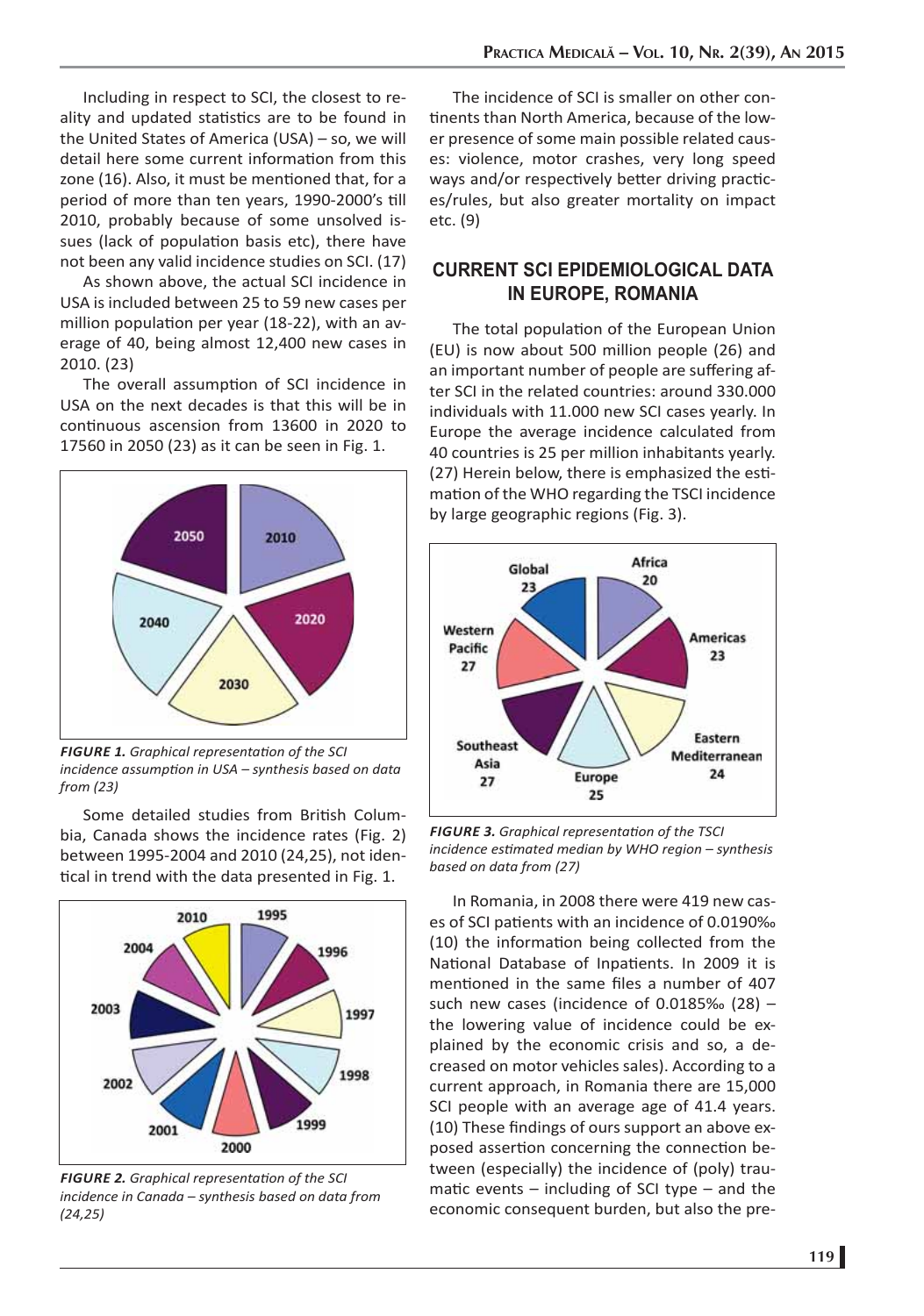traumatic occurrences one. All these data have been already published by us elsewhere. (29)

## **INCIDENCE BY AGE AND GENDER**

The SCI patients are largely more frequent men, with an incidence of three to four times higher than women. (8) Beginning with the 2000s, (9) the incidence rate in men decreased slowly: from 80.9% in seventies to 77.1% nowadays (8,9) a possible explanation of this lowering percentage in men, (15) may be the growing of women proportion in driving vehicles/ thus participating to traffic at a greater extent.

The SCI incidence by age at injury have two peaks one at late teens and young persons and the other one after 60 year's old  $(18,21,30)$ . In the USA the mean age enhanced and between 2005-2008 became 37.1 years comparing to 28.3 years in the 1970s (31); this may be according to the accelerated global demographic aging (including) in the USA. (16)

#### **INCIDENCE BY CAUSE**

It is well known that being careful at work and at play and using all the safety driving rules, can protect for a possible SCI, but the specific preventing strategy can be still improved by having an accuracy in the aetiology of injury, too. (8,32) The more frequently met causes that can determine a TSCI are: motor crashes – the most common in USA 41% to 45% (31) and Canada (24,33), violence acts/ assaults, falls – that are the leading cause of SCI in elderly (8,32), sports accidents, work-related incidents, natural disasters etc.

To be mentioned that, regarding violence  $$ mainly gunshot  $-$  its share during the last three decades followed a sinuous trend: from 13.3% prior and in the first third of this period, to almost ¼ (24.8%) of SCI in the 1990's and then back down to15%, since the second half of the last decade. (16)

### **CONCERNING THE OCCUPATIONAL MATTER**

57.3% of such patients were employed at the time of their SCI; this proportion appears severely decreased (11.6%) at one year after the injury, but enhances, in average, more than three times (35.2% - tetraplegics, with 10% less than paraplegics); yet, almost half of the post SCI persons still never succeeded to come back to work and it keeps like this, for the following 30 years. (16)

## **PREVALENCE**

Prevalence is estimated, in 2010, in the USA, between 232,000 and 316,000 (approximately 265,000) persons with SCI (higher than around five years previously: 755). (11) Tetraplegia is met in 55.8% (most of them incomplete – 39.5%, vs. only 16.3% complete – incomplete tetraplegia being the most frequent such neurologic/ dysfunctional category) and 42.8% have paraplegia (21.7% incomplete and 21.1% complete; the favorable trend: increase of incomplete to the detriment of complete – especially for tetraplegia – is found in the last  $1^{1/2}$  decade; yet, less than 1% of post SCI individuals succeed to become AIS E at discharge. (34)

In Canada, there is the biggest number of cases of traumatic TSCI per million in a given year estimating the higher prevalence of SCI as 1,298 per million. (32)

In Sweden the TSCI prevalence was estimated to be 227 and in Finland, 280 individuals. (32) In India, the TSCI prevalence was reported to be 236 (35) and in Australia 681 (36). Current surveys showed 112 cases in Chile (37) and between 35.1-41.9 in Norway. (30)

As SCI frequently occur in (poly)traumatic situations, about half of all cases have, at least initially, other lesions, too. (38,39)

**The mortality:** (crude) death rate following SCI is big enough – mainly in the first year(s) – being significantly higher (for instance, in the first 12 years after SCI this is more than ten folds – 9.3% (40) the general one – 8.8‰ (41), particularly for those severely injured (16). The most current and common causes of death in SCI population are: septicaemia, pulmonary emboli, pneumonia. (40) The renal failure rate of death decreased in the last four-five decades because of the neurogenic bladder advanced management. (16)

Over the last about 3-4 decades, there has been a decline at almost the half (40%) in mortality during the first 2 years after injury. But, after this initial – considered critical – period, the decrease in mortality, seen on long-term, wasn't significant anymore. (42). Over time (after the first two years following SCI (42) mainly nowadays, it is considered that life expectancy in post SCI survivals is overall, slightly lower than in non-injured individuals. (16)

Average length of initial  $-$  in acute  $-$  hospitalization decreased to half (from 24 days, until 1979, to 12, since 2005) in the last about four decades and that of post acute/rehabilitation period, to less than half – from 98 to 37 days (16); this is probably, but not exclusively, due to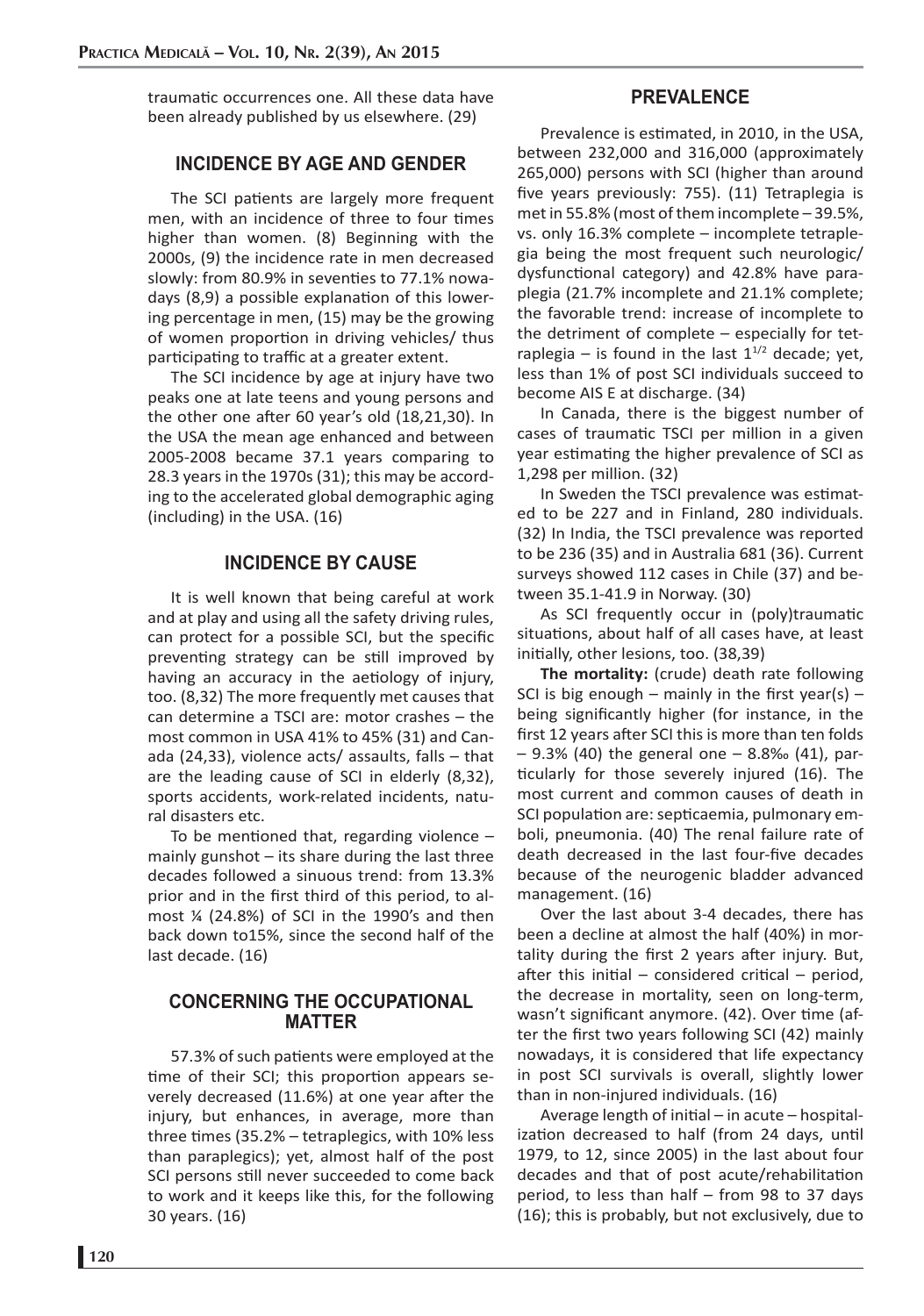both, the growing proportion of incomplete  $TSCI - certainly including with the contribution$ of some essential primary prevention of technical and regulatory kinds, such as for instance: improved security facilities in cars to be equipped with (airbags) and mandatory wearing for bikers/motor bikers – and improvement of integrated, comprehensive approaches, including in such conditions, within contemporary general medical advancements.

Average duration of hospitalization, as well as number of re-admissions/year (events seen in 1/3 to 1/2 of all post SCI individuals) are longer, respectively, more frequent, in complete than in incomplete patients. (16,38)

The related direct costs/economic burden for post SCI people, their families and society, and the indirect ones  $-$  that were estimated to \$66,626 per year in December 2010 (38) – are significantly differing by injury's level and severity and based on its long-term associated pathology, respectively by level of qualification, pre-injury employment profile and  $-$  again  $-$  severity of injury). (16,43)

One must notice the constant augmentation (about twice) of the average expenses per year and the estimated lifetime costs between 2004 and 2010 (without a spectacular improvement of the survival duration).

We present below in Fig. 4, a short questionnaire filled in, with some information about the SCI heath system, in the Teaching Emergency Hospital "Bagdasar-Arseni", The National Centre of Neuro-Rehabilitation and also The National Reference Centre in Spinal Neurosurgery, in Bucharest, Romania. This questionnaire has been designed for a complex research aimed to understand and show the burden of care (individual vs. public) of SCI management, in 30 developed countries all over the world and sent to us by Prof. S. Aito, former Vice-President of the International Spinal Cord Society (ISCoS).

To be pointed out that Romania is a unitary state and therefore, the regulations, including with the sanitary legislation, are applicable throughout our country. Accordingly, we consider data resulting from the activity of the most important medical unit in Romania that approaches severe neuro-trauma, including with SCI, might have some relevance, yet without expecting our answers could represent the related situation at the national level.

| <b>Country:</b>                                                                                                                                | <b>ROMANIA</b>         |     |               |   |           |   |   |                                                          |                      |
|------------------------------------------------------------------------------------------------------------------------------------------------|------------------------|-----|---------------|---|-----------|---|---|----------------------------------------------------------|----------------------|
| Reference name:                                                                                                                                |                        |     |               |   |           |   |   | Teaching Emergency Hospital "Bagdasar-Arseni", Bucharest |                      |
| Information regarding the health care system in your Country                                                                                   | 2014                   |     |               |   |           |   |   |                                                          |                      |
| A) Burden of Emergency Care (Ambulance, emergency care on the site of trauma) / per patient<br><b>B)</b> Costs for treatment in acute hospital | % public 100 % private |     |               |   |           |   |   | Euro                                                     | 200-250              |
| B1) cost for surgical intervention (average)                                                                                                   | % public 100           |     | % private     |   |           |   |   | Euro                                                     | 150,00               |
| B2) daily hospital cost in acute setting (average)                                                                                             | % public 100           |     | % private     |   |           |   |   | Euro                                                     | 41,00                |
| B3) average lenght of stay during acute care hospitalisation                                                                                   |                        |     |               |   | days      | 7 |   |                                                          |                      |
| C) Costs for treatment in rehabilitation hospital                                                                                              |                        |     |               |   |           |   |   |                                                          |                      |
| C1) daily cost in rehabilitation hospital (average)                                                                                            | % public 100 % private |     |               |   |           |   |   | Euro                                                     | 22.00                |
| C2) lenght of stay during first rehabilitation hospitalisation (average)                                                                       |                        |     |               |   | $days$ 23 |   |   |                                                          |                      |
| D) Average Costs for basic facilities (weelchair, cushion, bed, mattress)                                                                      | % public               | 75  | % private 25  |   |           |   |   | Euro                                                     | 400,00               |
| E) Average cost for basic home adjustment (bathroom, toilet)                                                                                   | % public               |     | % private 100 |   |           |   |   | Euro                                                     | 2,000,00             |
| F) Average cost for personal assistant (per year)                                                                                              | % public 100           |     | l'i private   |   |           |   |   | Euro                                                     | 1,000,00             |
| G) a) Average cost for devices (catheters) per year                                                                                            | % public 100           |     | % private     |   |           |   |   | Euro                                                     | 3,000,00             |
| b) Average cost for medications per year                                                                                                       | % public               | 50  | % private:    |   |           |   |   | Euro                                                     | 300.00               |
| Does National Health System provide for all the above mentioned costs?                                                                         | <b>Yes</b>             |     | No            | x |           |   |   |                                                          |                      |
| For which item the citizen should provide by his own, or through a private insurrance??                                                        | A                      | в   | c             | D | E         | F | G |                                                          |                      |
| (please insert "X" under the given voice)                                                                                                      |                        |     |               | x | x         |   |   |                                                          |                      |
| Does the National Welfare System provide any disability pension?                                                                               | Yes                    | x   | No            |   |           |   |   |                                                          |                      |
| If Yes, what is the annual sum?                                                                                                                |                        |     |               |   |           |   |   |                                                          | Euro 409,44 - 955.12 |
| Is there any difference of burden in case the trauma is due to a work related accident?                                                        | Yes                    | x   | No            |   |           |   |   |                                                          |                      |
| <b>Information regarding SCIs:</b>                                                                                                             |                        |     |               |   |           |   |   |                                                          |                      |
| Annual incidence ot Traumatic SCI (n/million inhabitants per year)                                                                             | $n$ .                  | 480 |               |   |           |   |   |                                                          |                      |
| % tetraplegia                                                                                                                                  |                        | 35  |               |   |           |   |   |                                                          |                      |
| % paraplegia                                                                                                                                   |                        | 33  |               |   |           |   |   |                                                          |                      |
| Average days of hospitalisation for complications in chronic stage per patient's life                                                          | n <sub>1</sub>         | 20  |               |   |           |   |   |                                                          |                      |
| Notes                                                                                                                                          |                        |     |               |   |           |   |   |                                                          |                      |

*FIGURE 4. A short questi onnaire with some informati on about the SCI health system from Teaching Emergency Hospital "Bagdasar-Arseni"*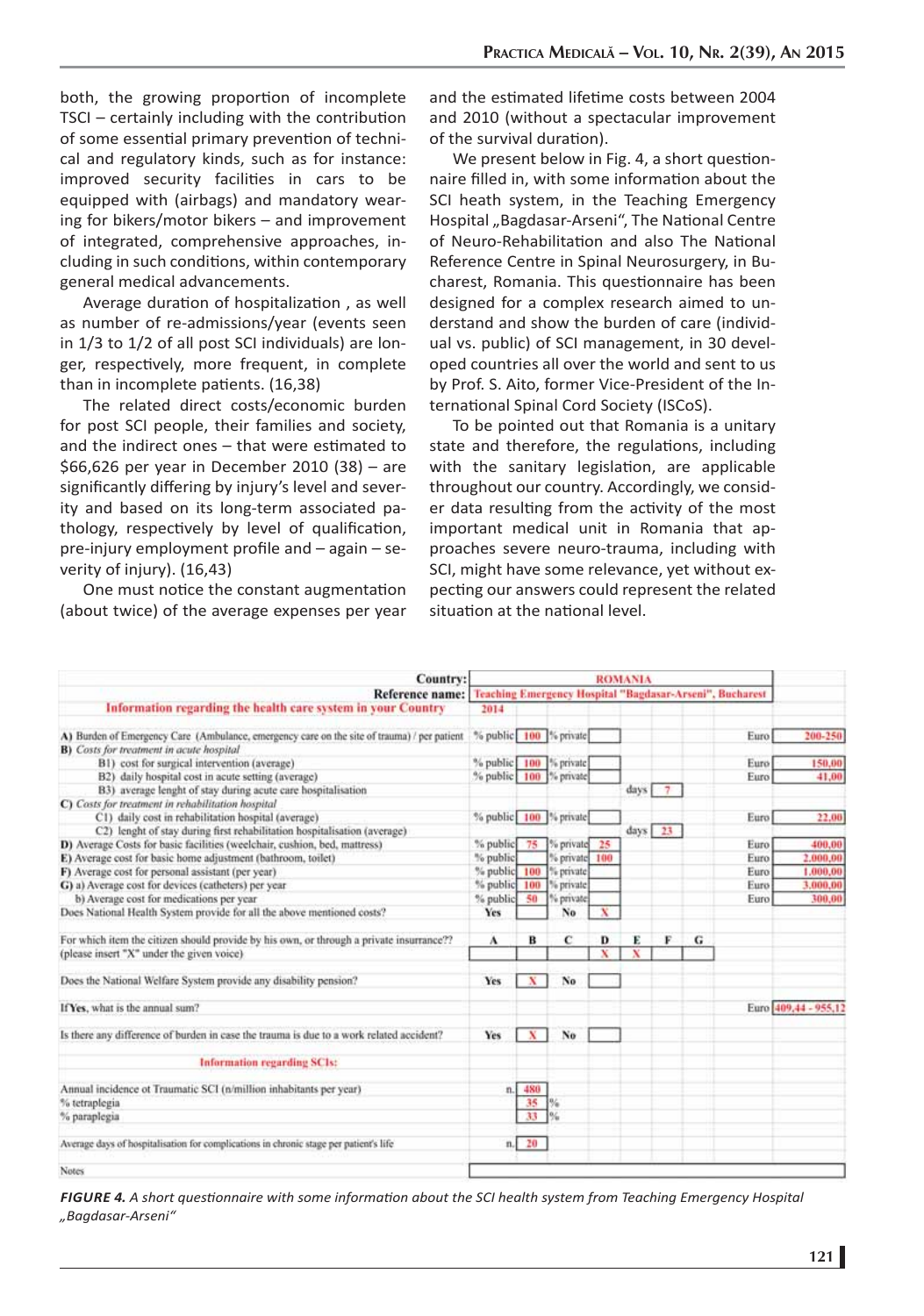Additionally, Prof. G Onose and some dedicated colleagues has contributed, around several months ago, to a large scale national campaign, organized by the Romanian Association for Work Safety and Health – with the support of a big media/broadcast company – for prevention of road traffic accidents: they have provided information regarding the devastating medical and social consequences of the possibly severe polytrauma, including with neurotrauma, following such kind of accidents. Accordingly, they have consistently contributed to the making of a short educational for related prevention, movie. To be specified the dimension of such an overall current educational endeavour: this is embedded within a systematically conceived national specific prevention cam $p$ aign  $-$  to be deployed, till the end of this year, in six of the biggest towns of Romania, including with the Capital.

## **CONCLUSIONS**

This article used significant epidemiological data in order to fulfil an integrative view on SCI incidence and prevalence.

Even if TSCI incidence and prevalence has been enhanced in several countries (especially the developed ones) worldwide, there are no major changes in the last three decades (10) and additional related studies must be undertaken including in purpose to improve the prevention priorities and actions. (27,32)

Important efforts should be done to prevent TSCI in both: young adult males and the ones caused by motor vehicle crushes and in older persons (focused on falls), respectively.

The results of this work showed that there are differences among geographic regions both in TSCI incidence and prevalence but the need for further research, especially in poor regions, may be overwhelmed by the financial costs and resource requirements for specific data acquisition systems. (27) Also, a better strategy to avoid discrepancies in incidence and prevalence among some geographic region is needed, in order to diminish the global gravity of this devastating condition. (32)

#### **REFERENCES**

- **1. Lin Vernon W., Cardenas Diana D., et al.**  Spinal Cord Medicine: principles and practice – Demos Medical Publishing, Inc., New York, 2003
- **2. Maynard F.M., Jr, Bracken M.B., Creasey G., Ditunno J.F. Jr, Donovan WH et al.**  International Standards for Neurological and Functional Classifcation of Spinal Cord Injury, *Spinal Cord,* 1997, 35: 266-274
- **3. Dahlberg A., Perttila I., Wuokko E. et al.**  Bladder management in persons with spinal cord lesion, *Spinal Cord,* 2004, 42:694-698
- **4. Sørensen F.B., Sønksen J.** Sexual function in spinal cord lesioned men - *Spinal Cord,* 200, 39:455-470
- **5. Krauss J.F., Franti C.E., Reggins R.S., Richards D., Borhani N.O.** Incidence of traumatic spinal cord lesions, *J Chron Dis*  1975, 28: 471-492
- 6. Griffin M.R., Optiz J.L., Kurland L.T., **Ebersold M.J., O'Fallon W.M.** Traumatic SCI in Olmsted Country, Minnesota, 1935, 121:884-895
- **7. Braken M.B., Freeman D.H., Hellenbrand K.** Incidence of acute traumatic hospitalised spinal cord injury in the United States, 1970-1977, *Am J Epidemiol* 1981,113:615-622
- **8. DeVivo M.J.** Epidemiology of traumatic spinal cord injury: trends and future implications, *Spinal Cord,* 2012, 50(5):365-372
- **9. DeVivo M.J.** Epidemiology of traumatic spinal cord injury. In: Lin V.W. (ed). Spinal Cord Medicine Principles and Practice. Demos Medical Publishing: New York, NY, 2010, 78-84
- **10. Onose G., Anghelescu A., Georgescu F., et al.** Initiation of a National Informatics Network for Patients with Sequels after Spinal Cord Injury, Report at the 5th Annual Congress of the European Spinal Cord Injuty Federation (ESCIF), Vienna/ Austria, 2009
- **11. Wyndaele M., Wyndaele J.J.** Incidence, prevalence and epidemiology of spinal cord injury: what learns a worldwide literature survey?, *Spinal Cord* (2006) 44, 523-529
- 12. Blumer C.E., Quine S. Prevalence of spinal cord injury: an international comparison. *Neuroepidemiology* 1995; 14: 258–268.
- **13. Thuret S., Moon L.D.F., Gage F.H.**  Therapeutic interventions after spinal cord injury, Nature Reviews Neuroscience, 7: 628-643, 2006
- **14.** http://www.campaignforcure.org/index.php/ general-information
- **15. Lee B.B., Cripps R.A., Fitzharris M., Wing P.C.** The global map for traumatic spinal cord injury epidemiology: update 2011, global incidence rate, *Spinal Cord* (2014) 52, 110–116; doi:10.1038/sc.2012.158
- **16.** https://www.nscisc.uab.edu
- **17. Glick T.** SCI surveillance: is there a decrease in incidence? *J. Spinal Cord Med* 2000; 23 (Suppl):61
- **18. Price C., Makintubee S., Herndon W., Istre G.R.** Epidemiology of traumatic spinal cord injury and acute hospitalization and rehabilitation charges for spinal cord injuries in Oklahoma, 1988-1990, *Am J Epidemiol.* 1994 Jan 1;139(1):37-47.
- **19. Thurman D.J., Burnett C.L., Jeppson L., Beaudoin D.E., Sniezek J.E.** Surveillance of spinal cord injuries in Utah, USA, Paraplegia. 1994 Oct; 32(10):665-9.
- **20. Surkin J., Smith M., Penman A., Currier M., Harkey H.L.** 3rd, Chang YF, Spinal cord injury incidence in Mississippi: a capture-recapture approach, *J Trauma.* 1998 Sep; 45(3):502-4.